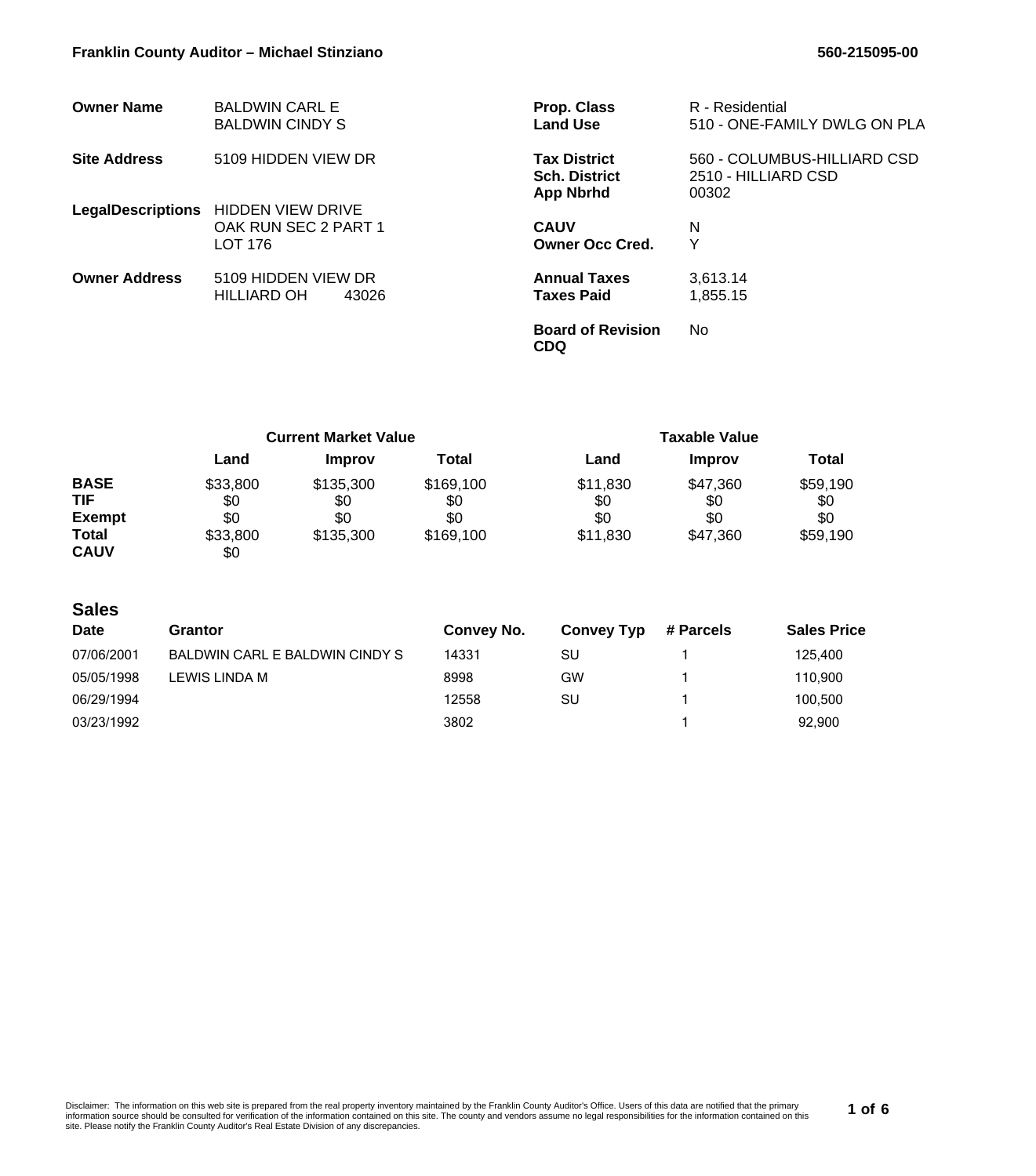| Land                 |                  |                  |                  |              |
|----------------------|------------------|------------------|------------------|--------------|
| Lot Type             | <b>Act Front</b> | <b>Eff Front</b> | <b>Eff Depth</b> | <b>Acres</b> |
| <b>F1-FRONT FOOT</b> | 50.00            | 50.00            | 120.00           | .14          |

# **Site Characteristics**

| <b>Property Status</b><br>Neighborhood<br><b>Elevation</b><br>Terrain<br><b>Street/Road</b><br><b>Traffic</b><br><b>Irregular Shape</b>                                                                                                                                                    | Developed<br>00302<br><b>Street Level</b><br>Flat<br>Paved<br>Normal<br>No.                                                           | <b>Exccess Frontage No</b><br><b>Alley</b><br><b>Sidewalk</b><br><b>Corner Lot</b><br><b>Wooded Lot</b><br><b>Water Front</b><br>View                               | No.<br>Yes<br>No.<br>No<br>No.<br>No |                                                                                                                                                |
|--------------------------------------------------------------------------------------------------------------------------------------------------------------------------------------------------------------------------------------------------------------------------------------------|---------------------------------------------------------------------------------------------------------------------------------------|---------------------------------------------------------------------------------------------------------------------------------------------------------------------|--------------------------------------|------------------------------------------------------------------------------------------------------------------------------------------------|
| <b>Building Data</b><br><b>Use Code</b><br><b>Style</b><br><b>Exterior Wall Typ</b><br><b>Year Built</b><br><b>Year Remodeled</b><br><b>Effective Year</b><br><b>Stories</b><br><b>Condition</b><br><b>Attic</b><br>Heat/AC<br><b>Fixtures</b><br><b>Wood Fire</b><br><b>Garage Spaces</b> | 510 - ONE-FAM I<br><b>BI-LEVEL</b><br>1-WD/ALUM/VIN<br>1990<br>1.0<br>AVERAGE<br><b>NO ATTIC</b><br><b>HEAT / CENTRAI</b><br>7<br>1/1 | Rooms<br><b>Dining Rms</b><br><b>Bedrms</b><br><b>Family Rms</b><br><b>Full Baths</b><br><b>Half Baths</b><br><b>Basement</b><br>Unfin Area Sq Ft<br>Rec Room Sq Ft | 6<br>0<br>3<br><b>FULL BASEMENT</b>  | Level 1<br>960<br>68<br>Level 2<br>Level $3+$<br><b>Attic</b><br>0<br>Fin. Area Above Grd 1028<br>Fin. Area Below Grd 400<br>Fin. Area<br>1428 |
| <b>Improvements</b><br>Type                                                                                                                                                                                                                                                                |                                                                                                                                       | Year Blt Eff Year Blt                                                                                                                                               | <b>Condition</b><br><b>Size</b>      | Area                                                                                                                                           |

**Permits**

**Date Est. Cost Description**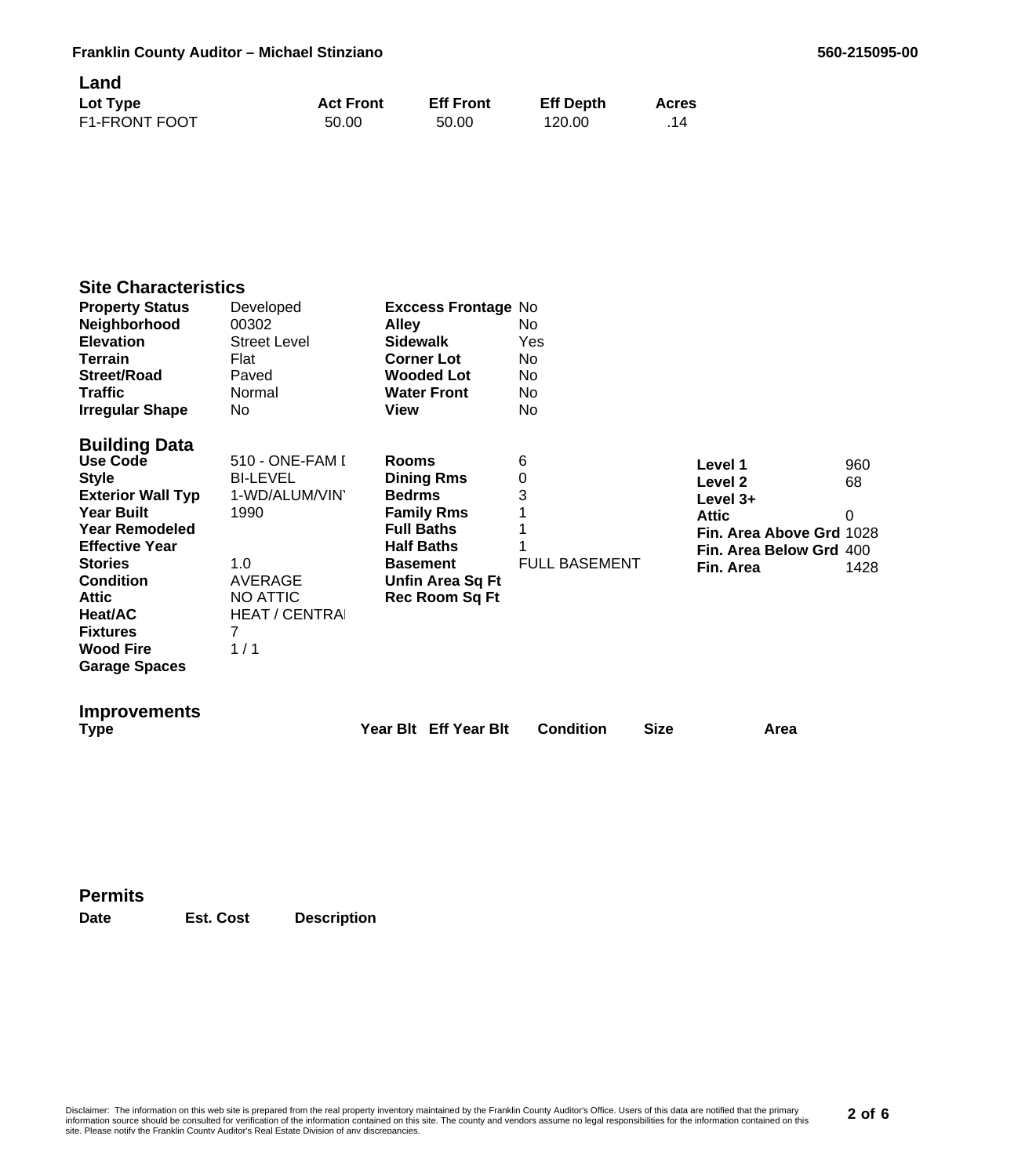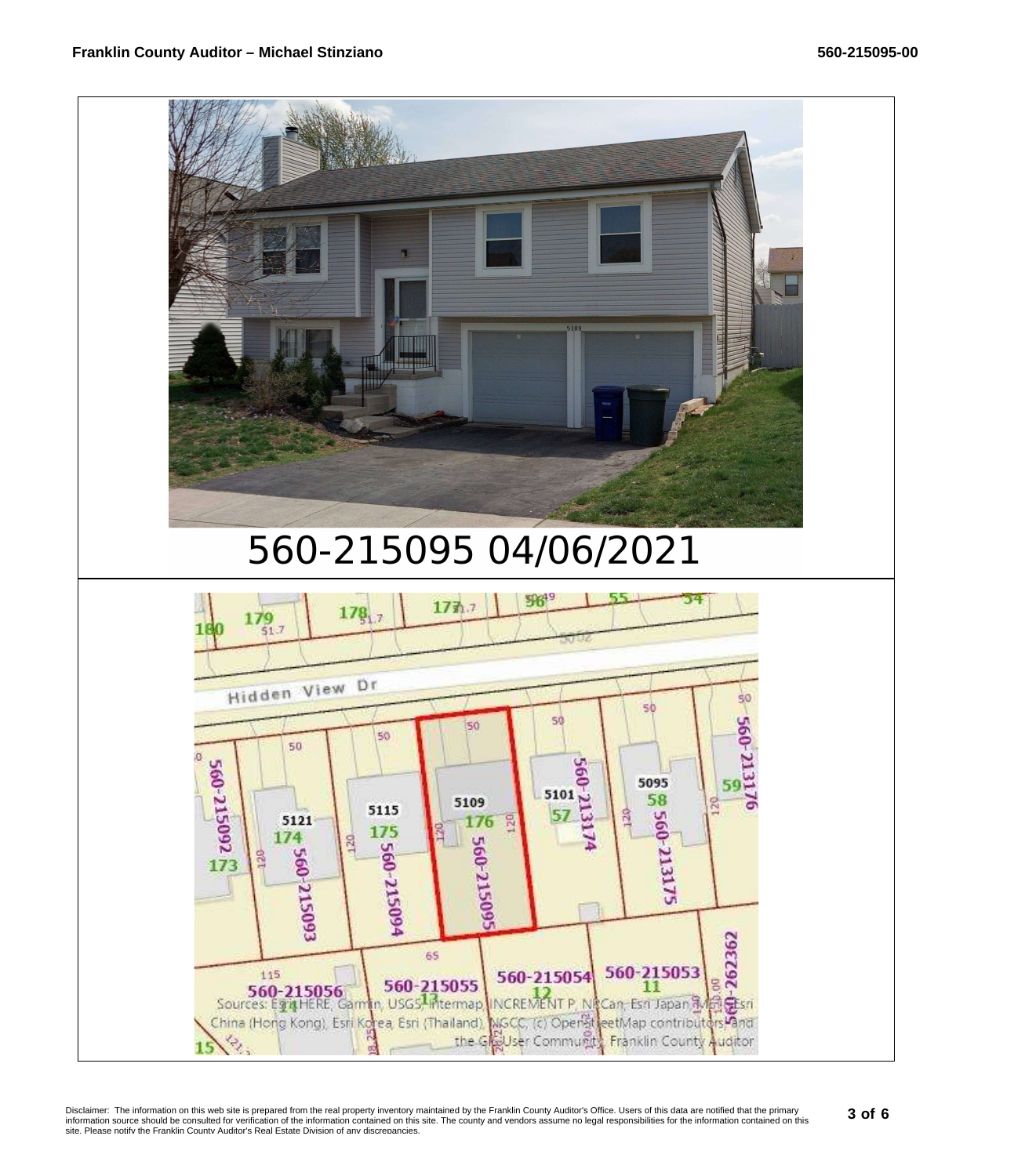

#### **Sketch Legend**

0 1s FR/B 960 Sq. Ft. 1 WDDK - 38:WOOD DECK 176 Sq. Ft. 2 OH - 19:FRAME OVERHANG 28 Sq. Ft. 3 OH - 19:FRAME OVERHANG 40 Sq. Ft. 4 BG - 35:BASEMENT GARAGE 5 MS - 43:MASONRY STOOP 20 Sq. Ft.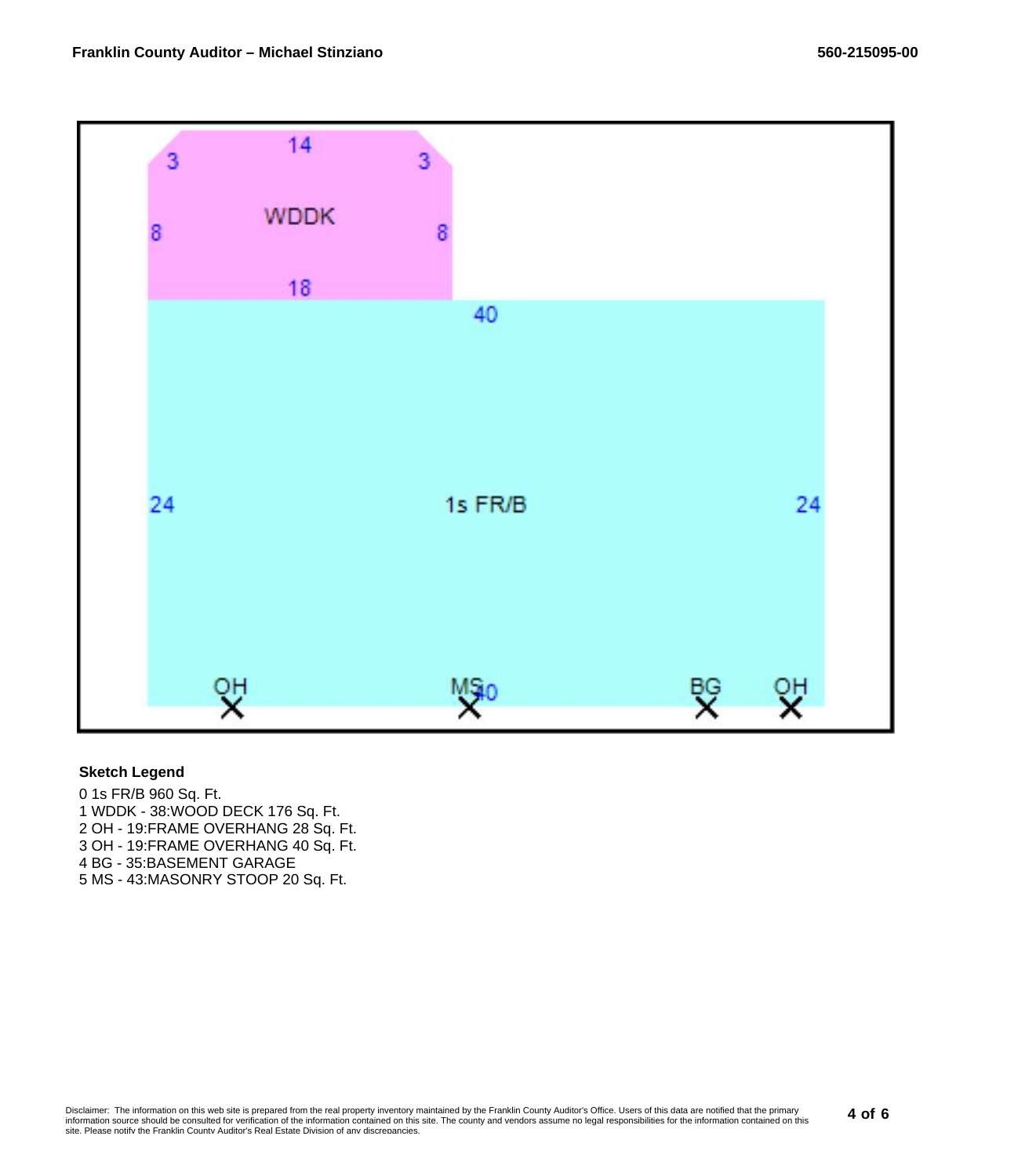| <b>Tax Status</b>     |                                 | <b>Current Year Tax Rates</b> |           |
|-----------------------|---------------------------------|-------------------------------|-----------|
| <b>Property Class</b> | R - Residential                 | <b>Full Rate</b>              | 119.33    |
| <b>Land Use</b>       | 510 - ONE-FAMILY DWLG ON PLATTI | <b>Reduction Factor</b>       | 0.423209  |
| <b>Tax District</b>   | 560 - COLUMBUS-HILLIARD CSD     | <b>Effective Rate</b>         | 68.828534 |
| <b>Net Annual Tax</b> | 3.613.14                        | <b>Non Business Rate</b>      | 0.090491  |
| <b>Taxes Paid</b>     | 1.855.15                        | <b>Owner Occ. Rate</b>        | 0.022622  |
| <b>CDQ Year</b>       |                                 |                               |           |
|                       |                                 |                               |           |

|                                                                           | <b>Current Market Value</b>               |                                      |                                      | <b>Taxable Value</b>               |                                    |                                    |
|---------------------------------------------------------------------------|-------------------------------------------|--------------------------------------|--------------------------------------|------------------------------------|------------------------------------|------------------------------------|
|                                                                           | Land                                      | <b>Improv</b>                        | Total                                | Land                               | <b>Improv</b>                      | Total                              |
| <b>BASE</b><br><b>TIF</b><br><b>Exempt</b><br><b>Total</b><br><b>CAUV</b> | \$33,800<br>\$0<br>\$0<br>\$33,800<br>\$0 | \$135,300<br>\$0<br>\$0<br>\$135,300 | \$169,100<br>\$0<br>\$0<br>\$169,100 | \$11,830<br>\$0<br>\$0<br>\$11,830 | \$47,360<br>\$0<br>\$0<br>\$47,360 | \$59,190<br>\$0<br>\$0<br>\$59,190 |

## **Tax Year Detail**

|                               | Annual      | <b>Adjustment</b> | <b>Payment</b> | Total    |
|-------------------------------|-------------|-------------------|----------------|----------|
| <b>Original Tax</b>           | 7,063.14    | 0.00              |                |          |
| <b>Reduction</b>              | $-2,989.18$ | 0.00              |                |          |
| <b>Adjusted Tax</b>           | 4.073.96    | 0.00              |                |          |
| <b>Non-Business Credit</b>    | $-368.66$   | 0.00              |                |          |
| <b>Owner Occupancy Credit</b> | $-92.16$    | 0.00              |                |          |
| <b>Homestead Credit</b>       | 0.00        | 0.00              |                |          |
| <b>Net Annual</b>             | 3,613.14    | 0.00              | 1,806.57       | 1,806.57 |
| <b>Prior</b>                  | 0.00        | 0.00              | 0.00           | 0.00     |
| <b>Penalty</b>                | 0.00        | 0.00              | 0.00           | 0.00     |
| <b>Interest</b>               | 0.00        | 0.00              | 0.00           | 0.00     |
| SA                            | 97.16       | 0.00              | 48.58          | 48.58    |
| Total                         | 3,710.30    | 0.00              | 1,855.15       | 1,855.15 |
| 1st Half                      | 1,855.15    | 0.00              | 1,855.15       | 0.00     |
| 2nd Half                      | 1,855.15    | 0.00              | 0.00           | 1,855.15 |
| <b>Future</b>                 |             |                   |                |          |

### **Special Assessment (SA) Detail**

|                    | Annual                     | <b>Adjustment</b> | <b>Payment</b> | Total  |
|--------------------|----------------------------|-------------------|----------------|--------|
| 32-338             | DELQ SEWER RENTAL COLUMBUS |                   |                |        |
| SA Charge          | 97.16                      | 0.00              | 48.58          | 48.58  |
| <b>SA Prior</b>    | 0.00                       | 0.00              | 0.00           | 0.00   |
| <b>SA Penalty</b>  | 0.00                       | 0.00              | 0.00           | 0.00   |
| <b>SA Interest</b> | 0.00                       | 0.00              | 0.00           | 0.00   |
| <b>SA Total</b>    | 97.16                      | 0.00              | 48.58          | 48.58  |
| <b>SA Future</b>   | 0.00                       | 0.00              | 0.00           | 0.00   |
| <b>SA Pending</b>  | 0.00                       | 0.00              | 0.00           | 83.62  |
| Payoff             |                            |                   |                | 132.20 |
| ---                |                            |                   |                |        |